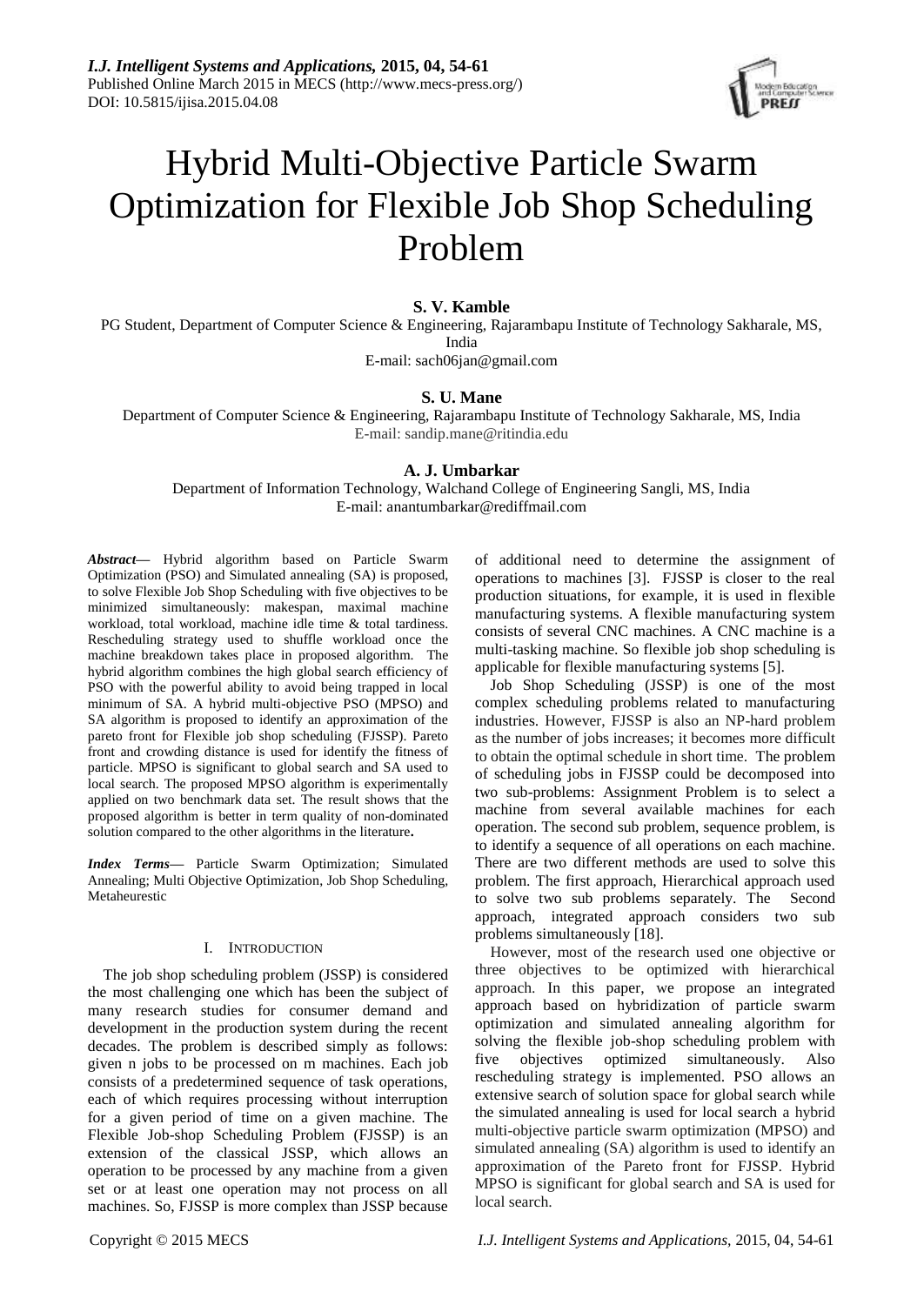The rest of the paper is organized as follows: Literature review is presented in section II, Problem description and formulation is presented in section III, section IV describes the Hybrid MPSO proposed for the problem under discussion with numerical illustration, section V presents the performance comparison and results of the proposed Hybrid MPSO and section VI concludes giving scope for future research.

# II. LITERATURE REVIEW

Many researches have been done on FJSSP scheduling and several methods that include integrated approach and hierarchical, have been developed to solve FJSSP. Hierarchical approaches consist of decomposing the original problem in order to reduce its complexity. This type of approach is natural for FJSSP since the routing and the scheduling sub-problem can be separated.

Brandimarte [1] was the first to apply the decomposition approach into the FJSSP. He solved the routing sub-problem by using some existing dispatching rules and then focused on the scheduling sub-problem; it was solved by using a tabu search heuristic. Paulli [2] applied hierarchical approach.

Hurink [3] represented the FJSSP as a disjunctive graph model and proposed a hierarchical approach based on TS to solve the problem for minimum makespan time criterion.

Dauzere-Peres and Paulli [4] presented a new disjunctive graph model to represent the FJSSP problem and proposed an integrated approach based on TS to solve FJSSP.

Chen [5] also applied genetic algorithm to solve FJSSP and introduced a new coding for each solution and different crossover and mutation operators to minimize the makespan for all jobs.

Mastrolilli and Gamberdella [6] improved the TS approach proposed by Dauzere-Peres and Paulli and presented two new neighborhood functions to solve FJSP instances.

Most of the above-mentioned research is considered hierarchical or integrated approach with a single objective optimization in FJSSP. However, in modern production systems of FJSSP, more than one objective is required to be optimized simultaneously. Therefore, some researchers have considered the optimization of more than one objective in FJSSP.

Sha, Lin [7] proposed evolutionary PSO technique to solve the JSSP with multiple objectives. They used a diversification strategy with modified the particle position representation, particle movement, and particle velocity.

Xia and Wu [8] developed an easily implemented approach for the multi-objective flexible JSSP based on the combination of PSO and SA. A particle swarm optimization (PSO) is to use assign each operation to appropriate machine and simulated annealing (SA) to sequence of operation on the machine. PSO provides an initial solution for SA during the hybrid search process.

Kacem [9] he has implemented a technique that solves the assignment and job-shop scheduling problems with total or partial flexibility. He has used two approaches, localization (AL) and evolutionary. Localization used to solve the problem of resource allocation and build an ideal assignment model .Evolutionary approach controlled by the assignment model.

Gao [10] developed a hybrid genetic algorithm (GA) for the FJSSP. The GA uses two vectors to represent solutions. Advanced crossover and mutation operators are used to adapt to the special chromosome structure and the characteristics of the problem. Individuals of GA are first improved by a variable neighborhood descent (VND) which involves two local search procedures: local search of moving one operation and local search of moving two operations.

Li [11] proposed hybrid algorithm combining PSO and tabu search (TS) to solve (JSSP) with fuzzy processing time. PSO used for the global search, i.e. the exploration phase, while TS used for the local search i.e. the exploitation process. The global best particle is used to direct other particles to optimal search space.

Tavakkoli-Moghaddamn [12] proposed new multi objective Pareto archive particle swarm optimization (PSO) algorithm combined with genetic operators as variable neighborhood search (VNS). Character of scatter search (SS) to select new swarm in every iteration order to find Pareto optimal solutions for the given problem. Pareto archive PSO has been combined with genetic operators to update and VNS to improve particles.

Zhang, Shao<sup>[13]</sup> developed a particle swarm optimization (PSO) algorithm and a tabu search (TS) algorithm are combined to solve the multi-objective FJSSP with several conflicting and incommensurable objectives.

Saidi-Mehrabad, Fattahi [14] proposed TS algorithm for FJSSP, in this technique the initial feasible solution of jobs and operations sequences is first generated and then the algorithm searches for the best choice of the machine's alternative for this job and operation sequence.

Carlo, Raquel, Prospero, Naval [15] proposed an approach that extends the Particle Swarm Optimization (PSO) algorithm to handle Multi-objective optimization problems by incorporating the mechanism of crowding distance computation into the algorithm of PSO.

Lie [16] presented a PSO for the multi-objective JSSP with objective minimize makespan and total job tardiness simultaneously. Job-shop scheduling problem can be converted into a continuous optimization problem by constructing the corresponding relationship between a real vector and a chromosome obtained using the priority rule-based representation method. The global best position selection is combined with crowding-measurebased archive maintenance to design a Pareto archive PSO. That algorithm is capable of producing a number of high-quality Pareto optimal scheduling plans.

Li, Pan, Xie, Wang [17] proposed a hybrid Paretobased artificial bee colony (HABC) algorithm for solving the multi-objective flexible job shop scheduling problem.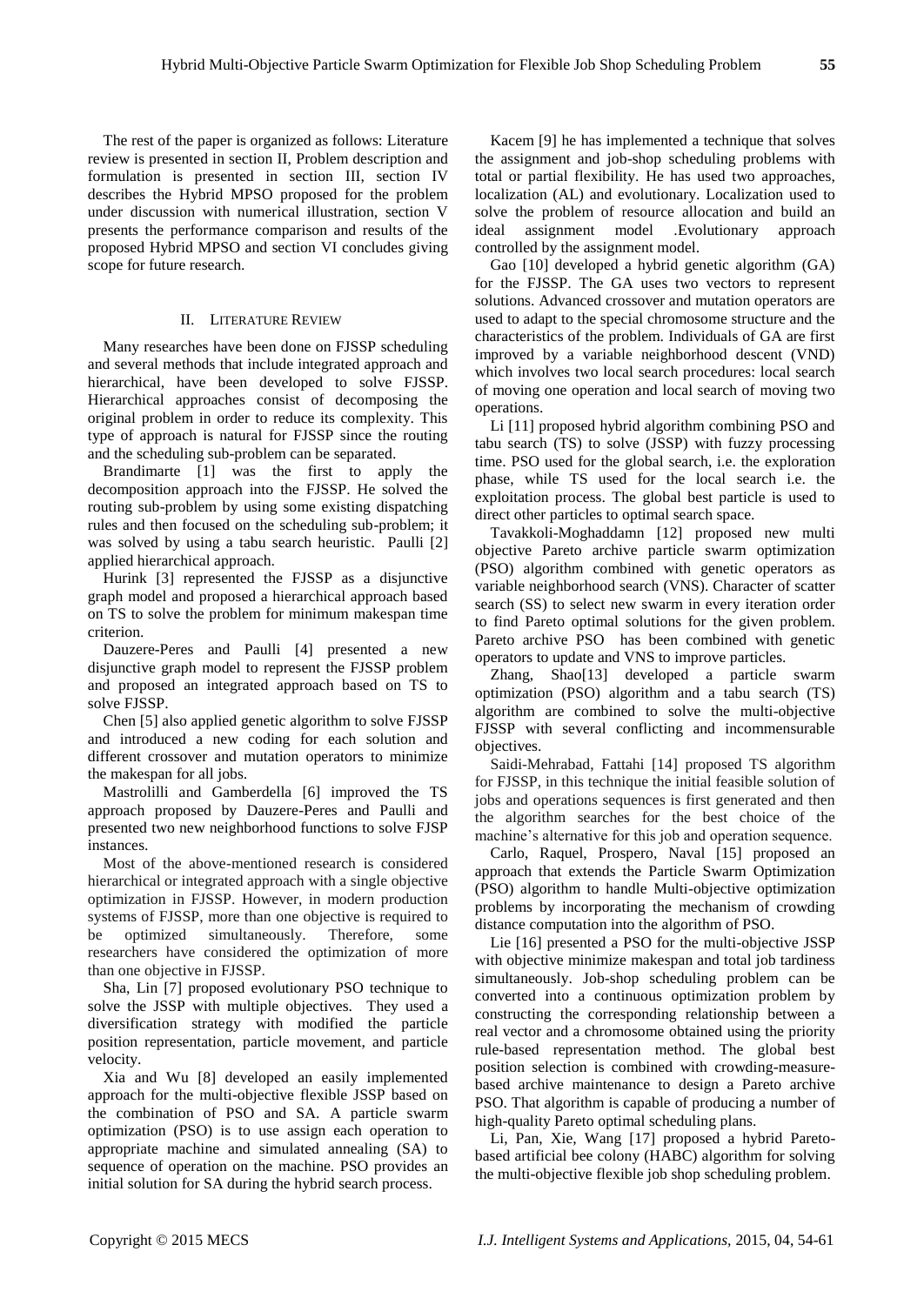Sahana, Jain [28] they are analyzed Indian train scheduling from source to destination with the iteration wise conversion process with Ant colony optimization.

Guezouri, Houacine[29] they proposed an algorithm based on the principle of clonal selection and affinity maturation mechanism in an immune response used to solve the Hybrid Flow Shop (FSH) scheduling problem.

Recently, Shao [18] developed a novel hybrid DPSO and SA for FJSSP. The proposed algorithm is based on the integrated approach of multi-objective optimization developed by Shao [18] adding with more objective optimization with rescheduling strategy.

# III. FJSSP PROBLEM FORMULATEION

# *Problem Description:*

In flexible job-shop problem, a set of *n* jobs is considered to process on a set of *m* machines. Each job, denoted by  $J_i$  ( $1 \leq I \leq n$ ) has a predefine sequence  $n_i$  of operations. Each operation  $O_{ij}$  is processed by any one machine from a set  $M_{ij}$ , which is the subset of machines that can perform  $O_{ij}$ . The processing time of  $O_{ij}$  on machine  $k$  ( $1 \le k \le m$ ) is fixed and is denoted by  $P_{ijk}$ . The FJSSP is designed to assign all the operations of the jobs to available machines to identify their starting and completion time and is aimed to obtain an optimal schedule with some objectives.

#### *Assumptions:*

- All job released at time 0.
- All machines available at time 0.
- Only one job can be carried on one machine at one time.
- Once an operation starts, it cannot be terminated before it finishes.
- Order constrains only exist in operation on the same job.

## *Objective*

The objectives are to find an assignment and a schedule to minimize following objective simultaneously.

- 1) Ms: Makespan, i.e., the maximal completion time of machines or jobs.
- 2) Mw: Machine workload, i.e., the maximum processing time spent on any machine; this objective is used to keep the balance of workload among different machines and may help to avoid too much work scheduling on a certain machine.
- 3) Tw: The total workload of machines, which is defined as total processing time over all machines.
- 4) Ti: Total idle time, which is defined idle time of machines.
- 5) Tr : Total Tardiness, which is defined as lateness of jobs.

# IV. HYBRID PSO AND SA FOR FJSSP

# *A. PSO algorithm*

PSO is an evolutionary computation technique proposed by Kennedy and Eberhart [20]. A PSO algorithm consists of behavior of flying birds and it means that they exchange of information to solve optimization problems. PSO has been introduced as an optimization technique in real-number spaces. Typical examples include problems that require ordering and route planning in scheduling, to solve FJSSP for multiobjective converting the continuous domain to the discrete domain for PSO. In this strategy the velocity and displacement of particles need to be redefined for FJSSP.

# *Standard PSO*

PSO is similar to the evolutionary algorithm in that the system is initialized with a population ("Swarm") of random solutions. Each individual or potential solution, called a particle, flies in the D-dimensional problem space with a velocity that is dynamically adjusted according to the flying experience of the individual and its colleagues. Each particle remembers the best position that it has found so far during the search process personal best (*pbest*), and knows the best position of the swarm global best (*gbest*). Therefore, each particle interacts with other and every particle in the swarm tries to gradually move toward the promising areas of the search space and in this way an optimum solution is found.

The global model of equations is given below:

$$
M_{id} = W \cdot M_{id} + C1 \cdot Rand \cdot (P_{id} - N_{id}) + C2 \cdot Rand \cdot (P_{gd} - N_{id})
$$
\n(1)

$$
N_{id} = N_{id} + M_{id} \tag{2}
$$

Where, Mid the velocity for particle *i* represent the distance to be traveled by particle *I* from its current position. N<sub>id</sub> represents the particle position; P<sub>id</sub> represents "*pbest*" the local best solution of i<sub>th</sub> particle's best previous position. Pgd is gbest the global best solution represents the best position among all particles in the swarm.

*W* is the interia weight it regulates the trade of between the global exploration and local exploitation abilities of the swarm. The acceleration constants *C1* and *C2* represent the weight of the stochastic acceleration terms that pull each particle toward "*pbest*" and "*gbest*" positions. *Rand* ( ) are two random functions with range  $(0, 1)$ .

The first part Eq.1 represents the inertia of previous velocity; the second part is the "cognition" part, which represents individuals thinking independently; and the third part is the "social" part, represents cooperation among the particles.

#### *B. Particle representation:*

In the FJSSP consist of two sub problem as assignment and sequence problem. So that particle represents in two vector one vector represents the operation permutation solution and second vector represents machine allocation Solution. Both vectors are *I*-dimensional vector, where *I* is the total number of all operations in FJSSP.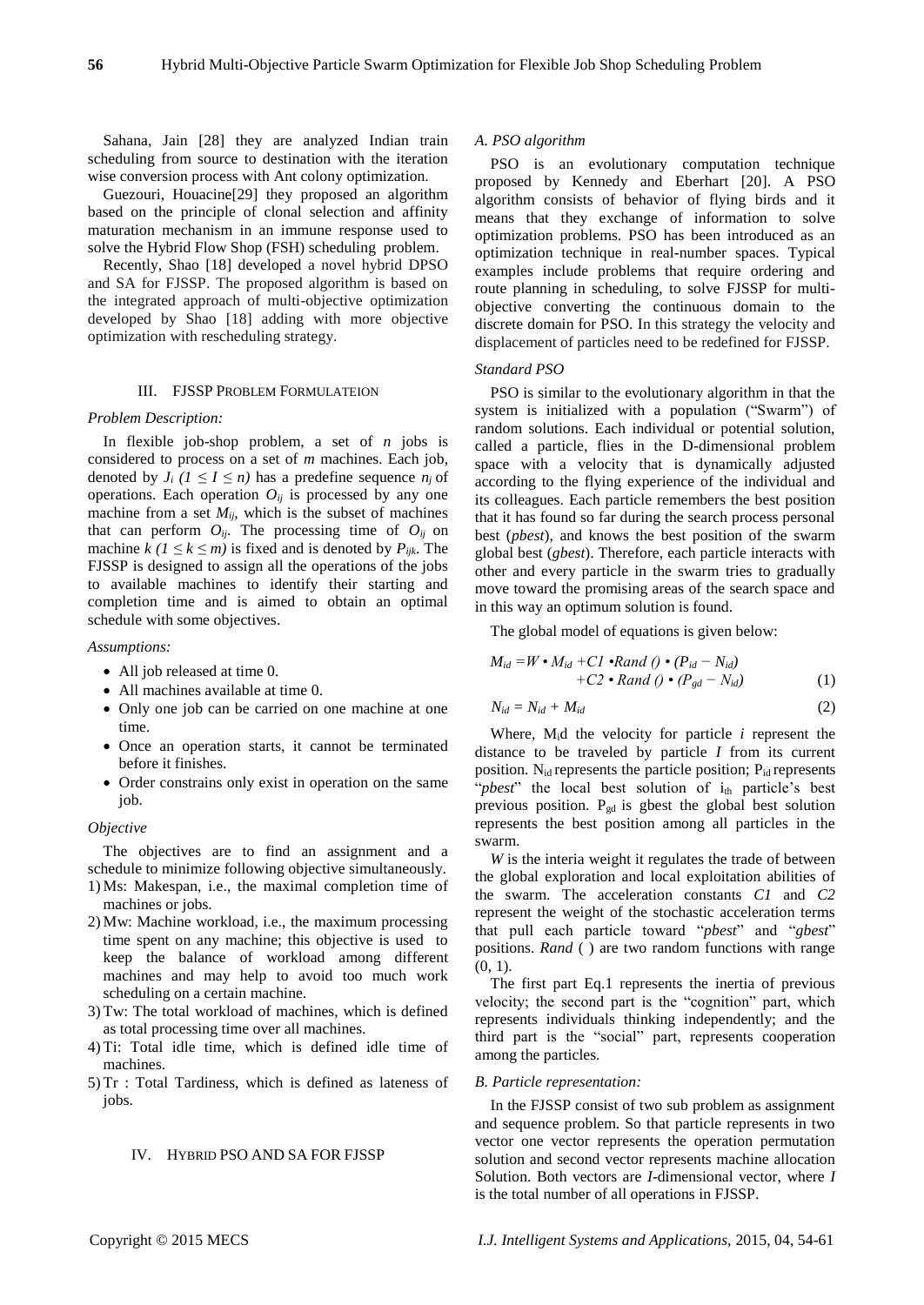# *Permutation vector for Operations:*

Operation permutation specifies the sequence of operation all operations from the same job occupy the same index in present vector.



Fig. 1. Operation Allocation Vector

In the above vector first element 3 specifies operation 1 for the job 3 that is  $O_{31}$ . Similarly 1 specifies operation 1 of the job 1 that is  $O_{11}$ .

# *Allocation Vector for Machines:*

Machine allocation vector has same length as operation vector it shows the allocation of specific job on a particular machine as per shortest processing time rule (SPT). In machine allocation vector  $O_{11}$  indicates operation 1 of job 1 processed on machine 3 as per SPT.



Fig. 2. Machine Allocation Vector

# *C. Particle Decoding for FJSSP*

For FJSSP particle is decoded using active schedule follows. Staring time  $S_{ii}$  competition time  $C_{ii}$  and processing time  $p_{ii}$ ,  $M_k$  denotes completion time of last operation in the schedule.

1. If the operation is the first operation for a job *I* then  $S_{ij}\!\!=\!\!C_{ij}\!\!=\!\!0$ 

2. Processing time of the next operation consists of  $C_{ij}=S_{ij}+$  pig

3. If number of operations assigned to the machine, find the idle interval on machine between two successive operations.

# *D. Update of pbest()*

In the proposed algorithm, we have taken consideration of *Pbest* of particle as non-dominated solution which represents a personal best of a particle with no other objective are dominating. *Pbest* value stored naturally in them without the need of an external archive. The maximal archive size of the proposed algorithm is set equal to the number of all particles in the swarm. For every particle in the swarm, a displacement of a particle generates a new solution Hn+1, and the relationship between Hn+1 and Hpbest determines the update of Hpbest. With the role of domination, there are two cases between Hn+1 and Hpbest after a displacement for each particle has occurred and these different cases are as follows.

*1) If Hn+1 dominates Hpbest, Hpbest is replaced by the new solution Hn+1.*

*2) If Hpbest dominates Hn+1, Hpbest is unchanged*

# *E. Selection of gbest()*

In single objective optimization there is only one optimal solution where as in multi-objective optimization aim to find the Pareto set instead of a single solution. In the proposed algorithm, gbest is considered as a leader for each particle which is randomly selected from pbest set with the selection probability proportional to the fitness value.

# *F. Fitness Function*

Fitness is used as the performance evaluation of particles in the swarm. Fitness is usually represented with a function f:  $S\rightarrow R$  (where S is the set of candidate schedules, and R is the set of positive real values). In the current algorithm, the current position Hn and the best position founded so far Hpbest are considered as two attributes of the particle. Each particle in the proposed algorithm is evaluated using Hpbest instead of Hn and the fitness of each particle is computed through the Pareto ranking and crowding distance method.

# *Crowding distance*

The crowding distance is the distance between two particles and it is used to compute the degree of crowd of particles in an objective space.

$$
Rij = |Ms(i) - Ms(j)| + |Mw(i) + Mw(j)| + |Tw(i) - W(j)| + |Tw(i) - W(j)| + |Tv(i) - Tr(j)|
$$
\n(3)

$$
Ed(i)=Min\{Ri1, Ri2, \dots, Rik, \dots Rin\}
$$
 (4)

# *Pareto Ranking*

Ranking of particle consist with non-dominated solution in the objective space.

$$
Fit = exp(-m + n) (rank - 1 + exp(-m + n)Ed) / I
$$
 (5)

Where, *I* is the total number of operations, *n* is the number of jobs, *m* is the number of machine and *Ed* is crowding distance of the particle.

# *Diversification strategy:*

All the particles have the same non-dominated solutions; they will be trapped in local optima, to prevent this displacement of particle to keep the non-dominated solutions differently. Once any new solution is generated by particles, the non-dominating solution set will be updated in these three situations:

- 1) The solution of the particle dominates the gbest solution, assign the particle solution to the gbest.
- 2) The solution of the particle equals to any solution in the non-dominated solution set, replace the nondominated solution with the particle solution.
- 3) The solution of the particle is dominated by the worst non-dominated solution and not equal to any nondominated solution, set the worst non-dominated solution equal to the particle solution.

# *Displacement of particle:*

The displacement of each particle depends on its *pbest* and *gbest,* in which the velocity of particle represents the probability of a particle to change towards *pbest* and *gbest*. The displacement of each particle contains two parts, i.e., operation permutation and machine allocation.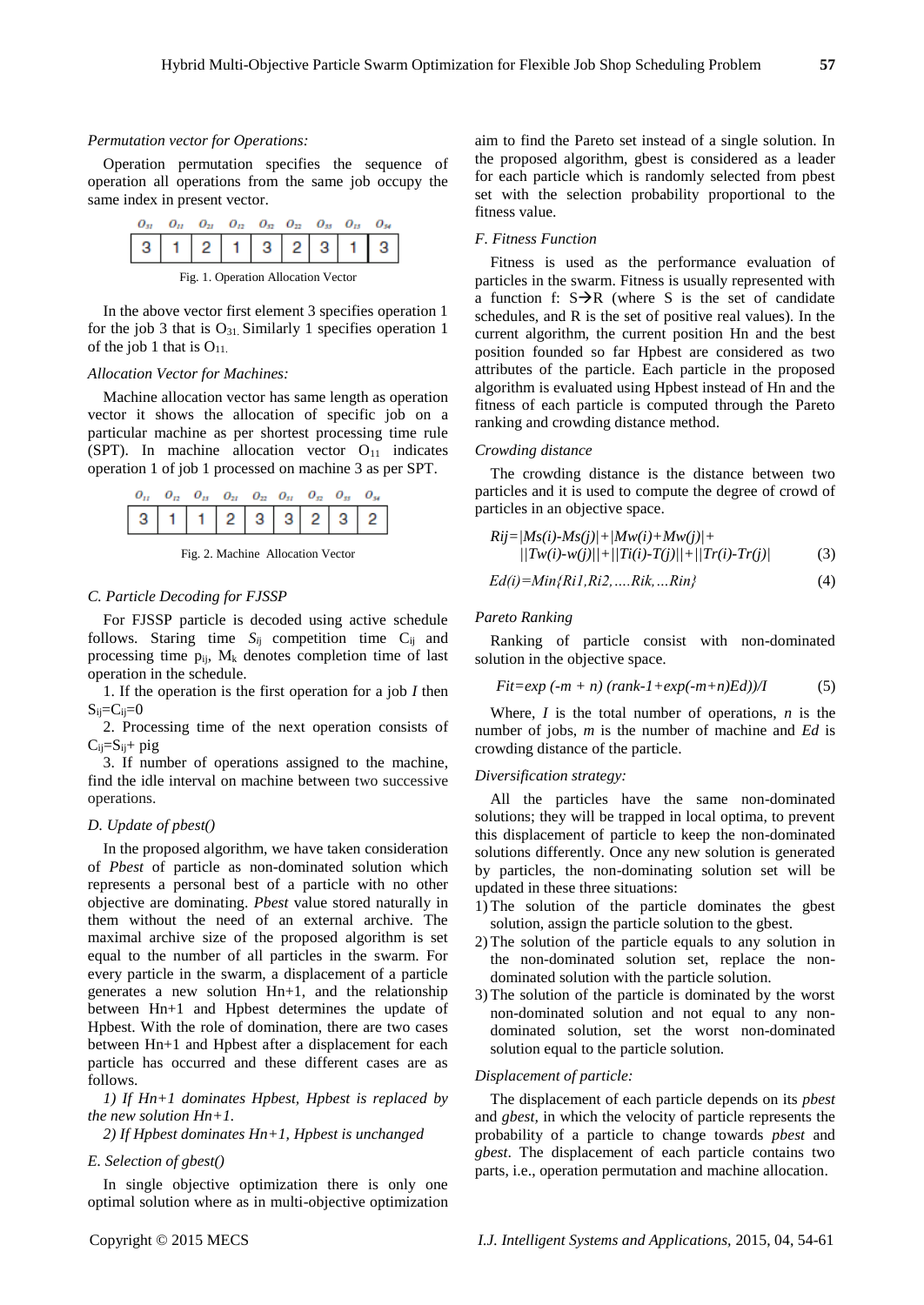*G. SA Algorithm*

# **Procedure MPSO Begin Step I Initialization** 1. PSO a. Initialize swarm, including swarm size, particle position and velocity. b. calculate the three objects (Ms, Mw, Tw, Ti, Tr), Ranking all particles with Pareto Set concept 2. SA c. Determine the initial temperature level. T, Tend, B **Step II Computation PSO** While (T> Tend) for each particle do a. Particle displacement b. Calculate the three objects (Ms, Mw, Tw, Ti, Tr), Ranking all particles with Pareto Set concept. Calculate the Crowding distance Cd according to Eq. (3) on each Pareto Rank. If necessary, update gbest. c. evaluate each particle according Eq. (4). 2. SA begin Set  $k=1$ : While ( k<=Km ) for each particle do a. Randomly choose a neighbor b. Accepting neighbor if find an optimal solution with respect to the current one, update it  $k=k+1$ : End while Update T=T Kb; SA end **Step III:** Output optimization result End While

Fig. 3. Framework of Hybrid MPSO

# illustrated in Fig. 3. The temperature decreases with ratio kB in an iteration of the algorithm and the algorithm terminates once the temperature is less than the final temperature (Tend). *H. Rescheduling of FJSSP*

In the proposed algorithm rescheduling is done. In this method, it finds machine breakdown randomly and shuffle the Workload among available machine. The workload of breakdown machine is transferred to other machines to keep objectives of FJSSP will minimize simultaneously [23].

In the proposed algorithm, the number of iterations for PSO is defined by the initial temperature level T0, constant Kb and the final temperature (Tend). The framework of the proposed hybrid MPSO algorithm is

framework of the proposed hybrid MPSO.

Starting from an initial solution, SA generates a new solution S' in the neighborhood of the original solution S. Then, the change of objective function value,  $\Delta = f(S')$  – f(S), is calculated. For a minimization problem, if  $\Delta \leq 0$ , the transition to the new solution is accepted. If  $\Delta \geq 0$ , then the transition to the new solution is accepted with probability, usually denoted by the function exp  $(-\Delta/T)$ , where T is a control parameter called the temperature. The SA algorithm generally starts from a high temperature, and then the temperature is gradually lowered. At each temperature, a search is carried out for a certain number of iterations, called the epoch length. When the termination condition is satisfied, the algorithm will stop [21].SA acts as a local search method under the

| Size          | Objective | $AL+CGA[9]$              | $PSO+SA[8]$              | SM[21]                   | HGA[10]                  | $PSO+TS[19]$             | AIA[17]                  | HDPSO[18] | <b>Proposed</b><br><b>HMPSO</b> | <b>Proposed</b><br><b>Rescheduling</b> |
|---------------|-----------|--------------------------|--------------------------|--------------------------|--------------------------|--------------------------|--------------------------|-----------|---------------------------------|----------------------------------------|
| 8<br>X<br>8   | Ms        | 15,16                    | 15,16                    | 16                       | 14                       | 15                       | 14                       | 14        | 14                              | 17                                     |
|               | Mw        | Ξ.                       | 12,13                    | 13                       | 12                       | 12                       | 12                       | 12        | 12                              | 16                                     |
|               | Tw        | 79,75                    | 75,73                    | 73                       | 77                       | 75                       | 77                       | 77        | 77                              | 83                                     |
|               | Ti        | Ξ.                       | $\overline{\phantom{a}}$ | $\overline{\phantom{a}}$ | $\overline{\phantom{a}}$ | $\overline{\phantom{a}}$ | $\overline{\phantom{a}}$ | ٠         | 21                              | 22                                     |
|               | <b>Tr</b> | $\overline{\phantom{0}}$ | $\overline{\phantom{a}}$ | $\overline{\phantom{a}}$ | $\overline{\phantom{a}}$ | ٠                        | ٠                        | ٠         | 19                              | 37                                     |
| 10<br>X<br>10 | Ms        | 8,7                      | 7                        | 8                        | 7                        | $\tau$                   | 7                        | $\tau$    | $\tau$                          | 8                                      |
|               | Mw        | 7,5                      | 6                        | $\overline{7}$           | 5                        | 6                        | 6                        | 5         | 6                               | 8                                      |
|               | Tw        | 41,45                    | 44                       | 41                       | 43                       | 43                       | 43                       | 43        | 43                              | 50                                     |
|               | Ti        | ٠                        | $\overline{\phantom{a}}$ | $\overline{\phantom{a}}$ | $\overline{\phantom{a}}$ | $\sim$                   | $\overline{\phantom{a}}$ | ٠         | 11                              | 10                                     |
|               | <b>Tr</b> | ۰                        | $\overline{\phantom{a}}$ | $\overline{\phantom{a}}$ | ٠                        | ۰                        | $\overline{\phantom{a}}$ | ٠         | 20                              | 30                                     |
| 15<br>X<br>15 | Ms        | 23.24                    | 12                       | 11                       | 12                       | 11                       | 12                       | 11        | 11                              | 12                                     |
|               | Mw        | 11.11                    | 11                       | 11                       | 11                       | 11                       | 11                       | 11        | 11                              | 13                                     |
|               | Tw        | 95.91                    | 91                       | 91                       | 91                       | 91                       | 91                       | 91        | 91                              | 97                                     |
|               | Ti        | $\overline{\phantom{a}}$ | $\overline{\phantom{a}}$ | $\overline{\phantom{a}}$ | $\overline{\phantom{a}}$ | $\overline{\phantom{a}}$ | $\overline{\phantom{a}}$ | ٠         | 20                              | 27                                     |
|               | <b>Tr</b> | Ξ.                       | $\overline{\phantom{a}}$ | $\overline{\phantom{a}}$ | $\overline{\phantom{a}}$ | ٠                        | $\overline{\phantom{a}}$ | ٠         | 38                              | 40                                     |

Table 1. Comparision of hybrid MPSO to other algorithm

# V. PERFORMANCE COMPARISON AND RESULTS

Effectiveness and performance of the proposed algorithm are checked on the two benchmark data set of job-shop instances with different sizes. The proposed algorithm is coded in Java and implemented on a personal computer with 3.2 GHz and 4 GB RAM. The final temperature (*Tend*) is set to 0.01 and *Kb* is set to0.98.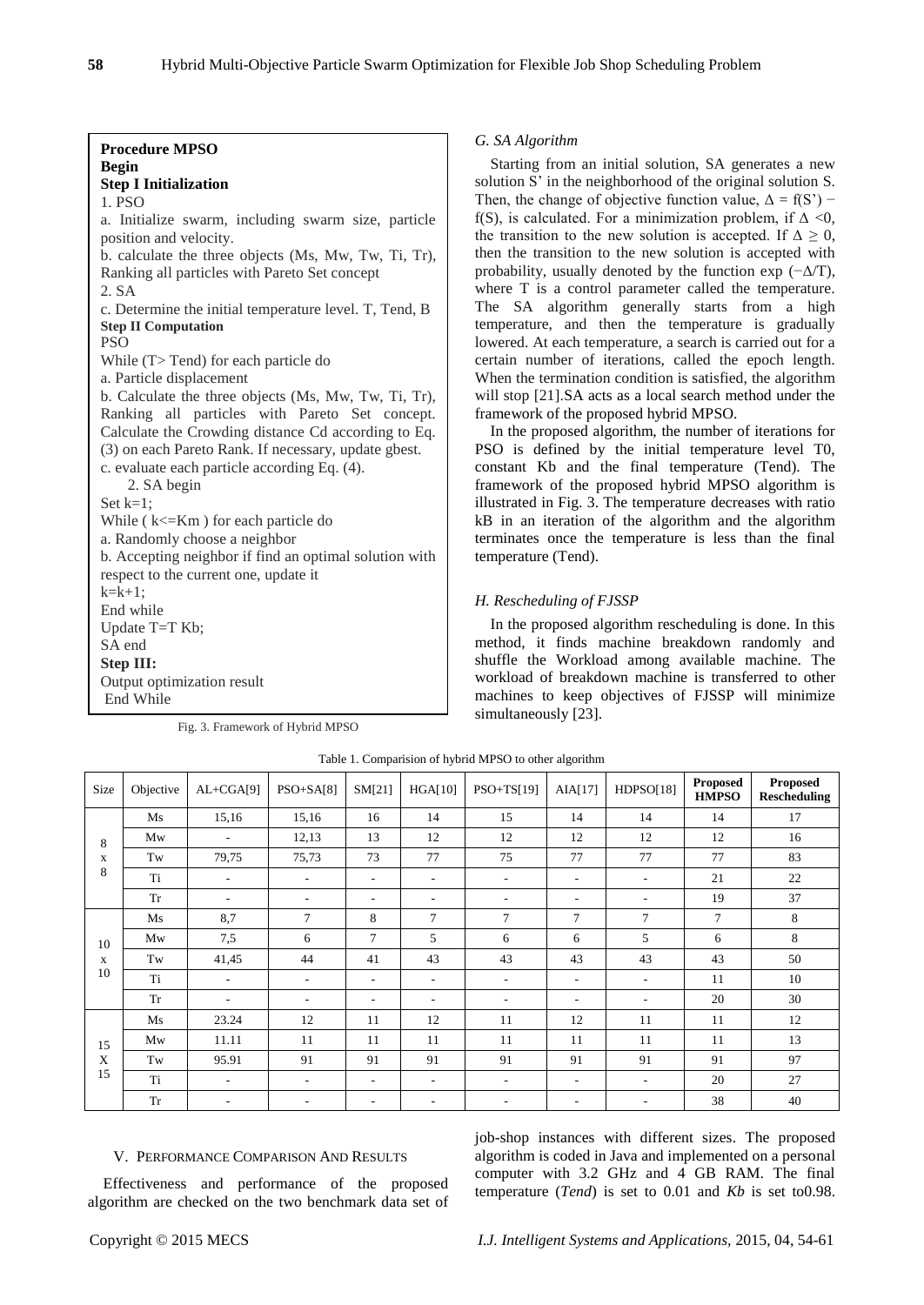Population size is set to 100 for 4  $\times$ 5,150 for 7 $\times$ 10,200 for 8x8, 300 for10x10 and 400 for 15x10 respectively. The non-deterministic nature of our algorithm makes it necessary to carry out multiple runs on the same problem instance in order to obtain meaningful results. Two benchmark sets are considered.

Firstly, the proposed algorithm is compared with some well-known algorithms in literature on Kacem data. An Instance of P-FJSP that consists of 27 operations. Problem 10×10 and Problem 15×10 belong to T-FJSP it contains 30 and 56 operations respectively. The proposed algorithm is compared with other famous algorithms in

literature. These algorithms include "AL+CGA" of Kacem et al. [9], "PSO+SA" of Xia and Wu [8], "hGA" of Gao et al. [10], "SM" of Xing et al. [21], "hybrid PSO-TS" of Zhang et al. [19] , "AIA" of Bagheri et al. [17] and "HDPSO" of Xinku Shao et.al [18].

Brandimarte data set: BR data composed of 10 problems from Brandimarte [1]. In these problems, the number of jobs ranges from 10 to 20, the number of machines ranges from 4 to 20, and the average of available machines for an operation (flex) ranges from 1.43 to 4.10.

Table 2. Performance comparison between proposed hybrid MPSO and MOPSO+LS ,Fl+EA on kacem data.

| Size          | Objective | $FL+EA[9]$ | $MOPSO+Ls[9]$            | <b>Proposed HMPSO</b> | <b>Proposed Rescheduling</b> |
|---------------|-----------|------------|--------------------------|-----------------------|------------------------------|
|               | Ms        | 18,18      | 16,16                    | 11                    | 14                           |
|               | Mw        | 8,7        | 8,7                      | 9                     | 12                           |
| $4 \times 5$  | Tw        | 32,33      | 32,33                    | 32                    | 38                           |
|               | Ti        | $\sim$     | $\overline{\phantom{a}}$ | 10                    | 11                           |
|               | <b>Tr</b> | ٠          | ۰                        | 6                     | 16                           |
|               | Ms        | 16,15      | 16,15                    | 12                    | 14                           |
|               | Mw        | 12,11      | 12,11                    | 12                    | 14                           |
| $10 \times 7$ | Tw        | 60,61      | 61,60                    | 63                    | 72                           |
|               | Ti        | ٠.         | $\overline{\phantom{a}}$ | $\overline{7}$        | $\overline{7}$               |
|               | <b>Tr</b> | ٠          | ۰                        | 42                    | 54                           |

Table 3. Performance comparison between proposed hybrid MPSO and (AIA, SM) and hMPSO

|      | Size | Objective  | AIA[17]                  | SM[27]                   | HDPSO[18]                | Proposed<br><b>HMPSO</b> | <b>Proposed</b><br><b>Rescheduling</b> |
|------|------|------------|--------------------------|--------------------------|--------------------------|--------------------------|----------------------------------------|
| MK01 | 10x6 | Ms         | 40                       | 42                       | 40                       | 40                       | 42                                     |
|      |      | Mw         | 36                       | 42                       | 36                       | 36                       | 37                                     |
|      |      | Tw         | 171                      | 162                      | 167                      | 163                      | 171                                    |
|      |      | Ti         | $\overline{a}$           | ÷,                       | $\overline{\phantom{a}}$ | 33                       | 35                                     |
|      |      | <b>Tr</b>  | $\overline{\phantom{a}}$ | $\overline{\phantom{a}}$ | $\overline{\phantom{a}}$ | 72                       | 81                                     |
|      | 10x6 | Ms         | 26                       | 28                       | 27                       | 27                       | 29                                     |
|      |      | Mw         | 26                       | 28                       | 27                       | 26                       | 32                                     |
| MK01 |      | Tw         | 154                      | 155                      | 145                      | 144                      | 149                                    |
|      |      | Ti         | $\overline{\phantom{a}}$ | $\overline{a}$           | $\overline{\phantom{a}}$ | 35                       | 46                                     |
|      |      | Tr         | $\overline{\phantom{a}}$ | $\overline{\phantom{a}}$ | $\blacksquare$           | 85                       | 91                                     |
|      | 15x8 | Ms         | 204                      | 204                      | 210                      | 204                      | 220                                    |
|      |      | Mw         | 204                      | 204                      | 210                      | 210                      | 254                                    |
| MK03 |      | Tw         | 1207                     | 854                      | 848                      | 852                      | 961                                    |
|      |      | Ti         | $\blacksquare$           | $\overline{\phantom{a}}$ | $\overline{\phantom{a}}$ | 90                       | 95                                     |
|      |      | <b>Tr</b>  | $\overline{\phantom{a}}$ | $\overline{\phantom{a}}$ | $\overline{\phantom{a}}$ | 145                      | 181                                    |
| MK04 | 15x8 | Ms         | 60                       | 68                       | 61                       | 61                       | 65                                     |
|      |      | Mw         | 60                       | 67                       | 60                       | 60                       | 74                                     |
|      |      | Tw         | 403                      | 372                      | 366                      | 365                      | 401                                    |
|      |      | Ti         | $\overline{\phantom{a}}$ | $\overline{a}$           | $\overline{\phantom{a}}$ | 85                       | 89                                     |
|      |      | ${\rm Tr}$ | $\overline{\phantom{a}}$ | $\overline{\phantom{a}}$ | $\overline{\phantom{a}}$ | 121                      | 135                                    |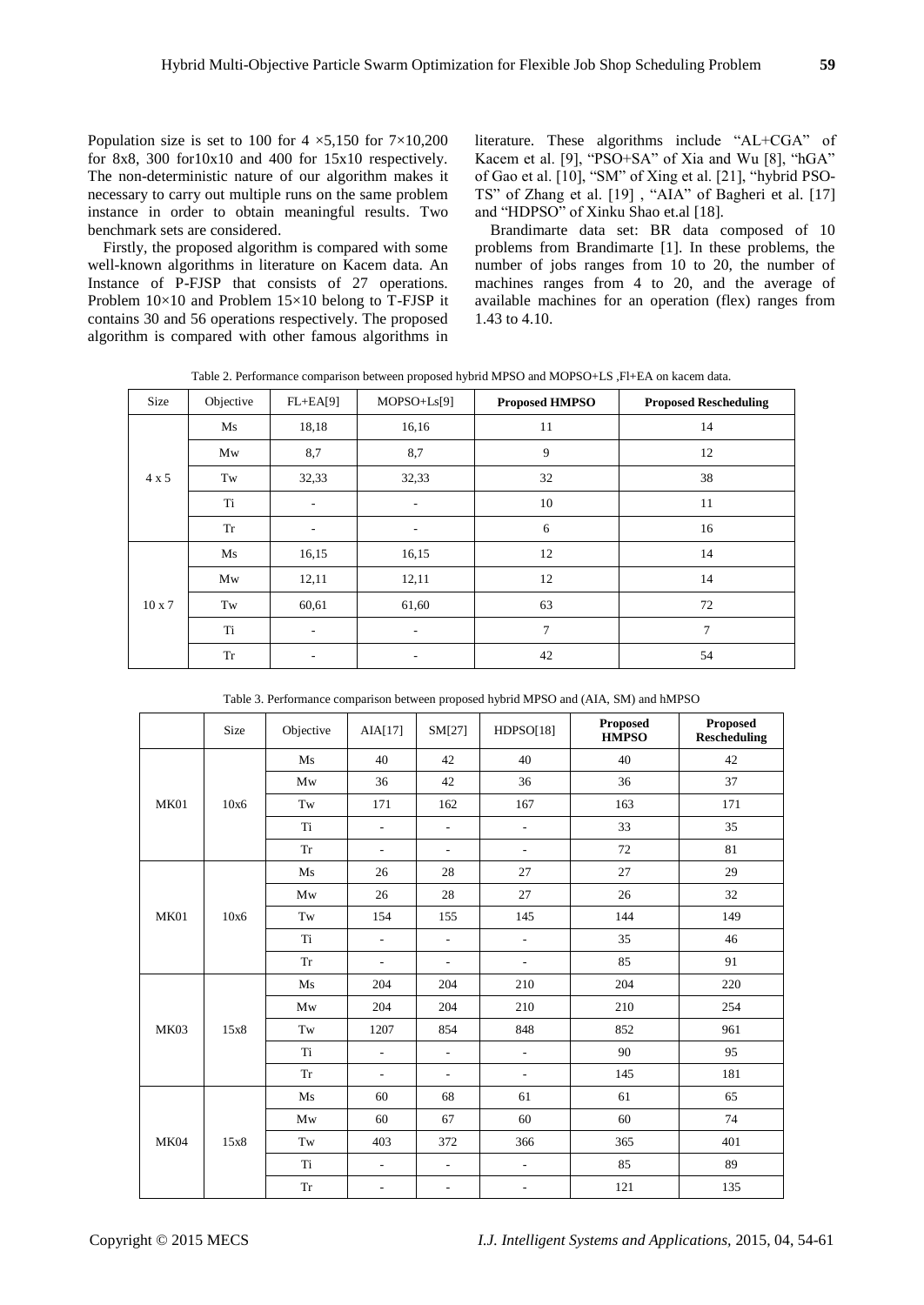| <b>MK05</b> | 15x4  | Ms         | 173                         | 177                      | 173                         | 175  | 185  |     |
|-------------|-------|------------|-----------------------------|--------------------------|-----------------------------|------|------|-----|
|             |       | Mw         | 173                         | 177                      | 173                         | 173  | 191  |     |
|             |       | Tw         | 686                         | 702                      | 683                         | 682  | 700  |     |
|             |       | Ti         | $\mathcal{L}_{\mathcal{A}}$ | $\overline{\phantom{a}}$ | $\overline{\phantom{a}}$    | 80   | 85   |     |
|             |       | Tr         | $\blacksquare$              | $\overline{\phantom{a}}$ | $\overline{\phantom{a}}$    | 111  | 121  |     |
|             | 10x15 | Ms         | 63                          | 75                       | 62                          | 62   | 68   |     |
|             |       | Mw         | 56                          | 67                       | 58                          | 58   | 64   |     |
| <b>MK06</b> |       | Tw         | 470                         | 431                      | 412                         | 412  | 451  |     |
|             |       | Ti         | $\omega$                    | $\overline{\phantom{a}}$ | $\mathbb{L}$                | 75   | 78   |     |
|             |       | Tr         | $\overline{\phantom{a}}$    | $\overline{\phantom{a}}$ | $\overline{\phantom{a}}$    | 94   | 101  |     |
| <b>MK07</b> | 20x5  | Ms         | 140                         | 150                      | 141                         | 140  | 155  |     |
|             |       | Mw         | 140                         | 150                      | 141                         | 141  | 161  |     |
|             |       | Tw         | 695                         | 717                      | 692                         | 693  | 703  |     |
|             |       | Ti         | $\omega$                    | $\overline{\phantom{a}}$ | $\mathcal{L}^{\mathcal{A}}$ | 45   | 52   |     |
|             |       | Tr         | $\sim$                      | $\sim$                   | $\overline{\phantom{a}}$    | 52   | 74   |     |
| <b>MK08</b> | 20x10 |            | Ms                          | 214                      | 227                         | 211  | 211  | 241 |
|             |       | Mw         | 203                         | 221                      | 207                         | 207  | 250  |     |
|             |       | Tw         | 2121                        | 1989                     | 1998                        | 1995 | 2014 |     |
|             |       | Ti         | $\overline{\phantom{a}}$    | $\overline{\phantom{a}}$ | $\mathcal{L}$               | 98   | 142  |     |
|             |       | ${\rm Tr}$ | $\overline{\phantom{a}}$    | $\overline{\phantom{a}}$ |                             | 143  | 175  |     |
|             |       |            |                             |                          |                             |      |      |     |

Table 4. Performance comparison between proposed hybrid MPSO and (AIA, SM) and hMPSO Cont.

# VI. CONCLUSION

There is a large amount of research into the FJSSP, most of this has focused on minimizing the maximum completion time (i.e. makespan). There exist other objectives in the real world, such as the minimization of machine idle time that might help improve efficiency and reduce production costs, Total Tardiness specify the lateness of the job.

The hybrid MPSO method is used to solve the FJSSP with multiple objectives and rescheduling strategy, PSO algorithm is significant for continuous problems and FJSSP is by discrete nature. Therefore, the displacement of a particle is redefined. In the proposed algorithm, Nondominated solutions are stored naturally by using *pbest.*  Simulated Annealing is used for local search in the algorithm, *pbest* of particles is used to store the best solutions found from SA. A new selection mechanism is developed based on the Pareto ranking scheme.

Experimental Results show that the proposed algorithm gives better results as compared to the algorithms given in literature. On future scope, researchers can focus on optimizing some other objectives of FJSSP. Furthermore, some other meta- heuristic algorithms could be experimented to solve the FJSSP.

# ACKNOWLEDGMENT

The authors are thankful to the anonymous reviewers as well as the editors for their valuable comments and suggestions which have led to improve the quality of the paper. Our special thanks to S. Xinyu, W. Liu, L. Qiong and Z. Chaoyong for their work on Job shop scheduling using particle swarm optimization Algorithm published in various journals and conferences.

#### **REFERENCES**

- [1] P. Brandimarte, "Routing and scheduling in a flexible job shop by tabu Search," Annals of Oper. Res., 1993, Vol. 41, pp. 157-183.
- [2] J Paulli, "A hierarchical approach for the FMS scheduling problem," Eur J. Oper. Res., 1995, Vol. 86(1), pp. 32–42.
- [3] J. Hurink , B. Jurisch and M. Thole, "Tabu search for the job-shop scheduling with multi-purpose machines," OR Spektrum, 1994, Vol. 15, pp.205-215.
- [4] S. Dauzere-Peres, J. Paulli, "An integrated approach for modeling and solving the general multiprocessor job-shop scheduling problem with tabu search," Annals of Oper. Res., 1997, Vol. 70, pp. 281-306.
- [5] J. Chen, K Chen, J. Wu, and C.Chen, "A study of the flexible job shop scheduling problem with parallel machines and reentrant process," Int J. Adv Manuf. Technol., 2008, 39(3*)*, pp. 344–354.
- [6] M. Mastrolilli, L.M. Gamberdella, "Effective neighborhood for the flexible job shop problem," J. of Scheduling, 2000, Vol. 3, no.1, pp. 3-20.
- [7] D.Y. Sha, Lin Hsing-Hung, "A multi-objective PSO for job-shop scheduling problems," Expert Systems with Applications 37, 2010*,* pp. 1065–1070.
- [8] Xia, Z.Wu, "An effective hybrid optimization approach for multi-objective flexible job-shop scheduling problems,' Computer Ind. Eng. 48(2), 2005, pp. 409–425.
- [9] I. Kacem, Hammadi, and P. Borne, "Pareto-optimality approach for flexible job-shop scheduling problems: hybridization of evolutionary algorithms and fuzzy logic," Math Comput. Simul. 60(3–5)*,* 2002, pp. 245–276,
- [10] J.Gao, L.Sun, and M.Gen, "A hybrid genetic and variable neighborhood descent algorithm for flexible job shop